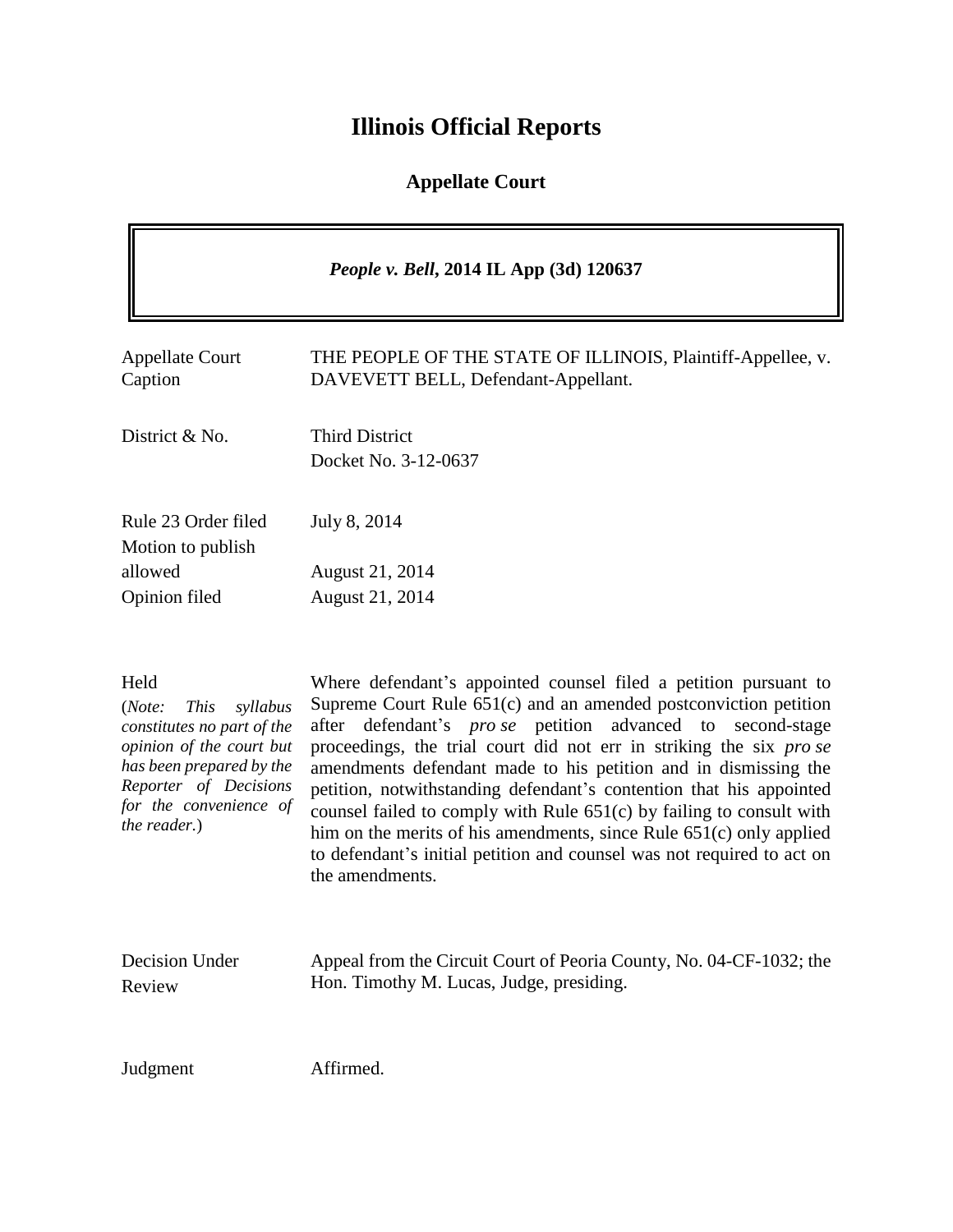Counsel on Appeal Todd T. McHenry, of State Appellate Defender's Office, of Chicago, for appellant. Jerry Brady, State's Attorney, of Peoria (Judith Z. Kelly, of State's Attorneys Appellate Prosecutor's Office, of counsel), for the People. Panel JUSTICE HOLDRIDGE delivered the judgment of the court, with opinion. Presiding Justice Lytton and Justice Schmidt concurred in the judgment and opinion.

#### **OPINION**

¶ 1 Defendant, Davevett Bell, filed a *pro se* petition for postconviction relief which advanced to second-stage proceedings. Postconviction counsel was appointed and filed an amended petition accompanied by a Rule 651(c) certificate (Ill. S. Ct. R. 651(c) (eff. Dec. 1, 1984)). Defendant then filed a series of six *pro se* amendments to his original *pro se* petition, introducing new claims not made in the original petition. The trial court struck defendant's *pro se* amendments and subsequently dismissed the petition. Defendant appeals, arguing that appointed counsel did not comply with the requirements of Rule  $651(c)$ . We affirm.

#### ¶ 2 FACTS

¶ 3 On October 19, 2006, defendant was convicted of attempted first degree murder (720 ILCS  $5/8-4(c)(1)(D)$ ,  $9-1(a)(1)$  (West 2004)) and unlawful possession of a weapon by a felon (720 ILCS 5/24-1.1(a) (West 2004)). He was sentenced to consecutive terms of imprisonment of 55 years for attempted first degree murder and 5 years for unlawful possession. On direct appeal, this court affirmed defendant's convictions and sentences. *People v. Bell*, No. 3-07-0010 (2008) (unpublished order under Supreme Court Rule 23).

¶ 4 On September 21, 2009, defendant filed a *pro se* petition for postconviction relief. Four days later, the matter was docketed for stage-two proceedings, and the public defender was appointed to represent defendant. On June 17, 2010, counsel for defendant filed an amended petition for postconviction relief. Counsel also filed a Rule 651(c) certificate, certifying that he: (1) consulted with defendant by mail and in person to ascertain his contentions of deprivation of constitutional rights; (2) examined the record of proceedings at the trial; and (3) made any amendments to defendant's *pro se* petition as were necessary for adequate presentation of defendant's contentions.

¶ 5 From June of 2011 through February of 2012, defendant filed five *pro se* motions to supplement his original petition. Each of these motions raised issues not previously raised in defendant's original *pro se* petition for postconviction relief. In the second of these supplemental motions, filed in September of 2011, defendant claimed for the first time that appellate counsel was ineffective for failing to raise the issue that defendant's due process rights were violated when he was prosecuted without a fitness hearing. In support, defendant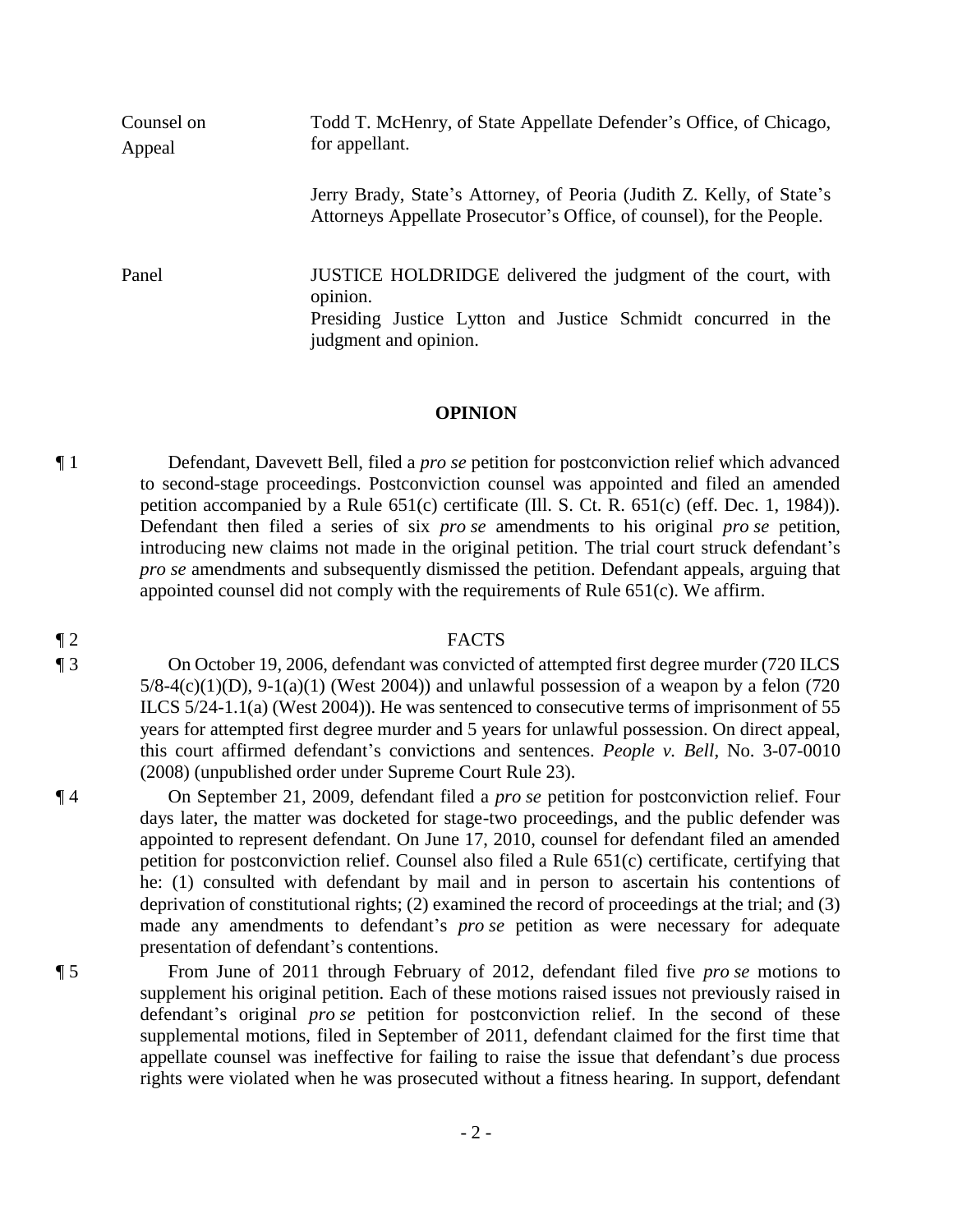pointed to a 2005 psychological evaluation which found, *inter alia*, that defendant likely "experiences unusual perceptual events or full-blown hallucinations as well as unusual ideas that may include magical thinking or delusional beliefs."

¶ 6 On April 12, 2012, counsel informed the court that "[defendant] has filed a number of additional matters relating to his case that I need to review and determine whether or not I intend to adopt them, if I need to file any 651(c)." The court granted counsel's request for time and further ruled that no additional *pro se* motions would be considered for the purposes of that request. Defendant nevertheless filed his sixth *pro se* supplemental motion the next month.

¶ 7 On June 19, 2012, the State filed a motion to strike defendant's *pro se* supplemental petitions. The State referenced the April 2012 court date, stating that counsel had yet to make an election as to whether he would adopt defendant's additional arguments. Counsel appeared in court the next day and informed the court that he would not be adopting any of defendant's *pro se* filings, and the court struck those pleadings. In July, the court granted the State's motion to dismiss the postconviction petition, ruling only on the arguments made in defendant's original *pro se* filing. Defendant appeals.

#### ¶ 8 ANALYSIS

¶ 9 On appeal, defendant argues that appointed postconviction counsel did not provide a reasonable level of assistance because he failed to consult with defendant concerning the arguments set forth in his *pro se* supplemental filings and failed to adopt defendant's argument that appellate counsel provided ineffective assistance by failing to raise the issue of fitness. Defendant contends that these failures constitute a violation of the Post-Conviction Hearing Act (Act) (725 ILCS 5/122-1 *et seq*. (West 2008)), and Illinois Supreme Court Rule 651(c) (eff. Dec. 1, 1984). The issue of whether postconviction counsel provided the requisite level of assistance is reviewed *de novo*. See *People v. Kelly*, 2012 IL App (1st) 101521.

¶ 10 The right to assistance of counsel in postconviction proceedings is not one mandated by the Constitution, but one of "legislative grace." *People v. Pinkonsly*, 207 Ill. 2d 555, 567 (2003); see also *Pennsylvania v. Finley*, 481 U.S. 551, 555 (1987) (finding that there is no "constitutional right to counsel when mounting collateral attacks upon \*\*\* convictions"). The Act requires that counsel provide "a reasonable level of assistance" to petitioners in postconviction proceedings. *People v. Suarez*, 224 Ill. 2d 37, 42 (2007). To ensure that this level of assistance is met, Rule 651(c) imposes three mandatory requirements on postconviction counsel. Ill. S. Ct. R. 651(c) (eff. Dec. 1, 1984). The rule requires:

> "The record filed in that court shall contain a showing, which may be made by the certificate of petitioner's attorney, that the attorney has consulted with petitioner by phone, mail, electronic means or in person to ascertain his or her contentions of deprivation of constitutional rights, has examined the record of the proceedings at the trial, and has made any amendments to the petitions filed *pro se* that are necessary for an adequate presentation of petitioner's contentions." Ill. S. Ct. R. 651(c) (eff. Dec. 1, 1984).

The filing of a Rule 651(c) certificate creates a presumption of compliance with the rule. *People v. Mendoza*, 402 Ill. App. 3d 808 (2010).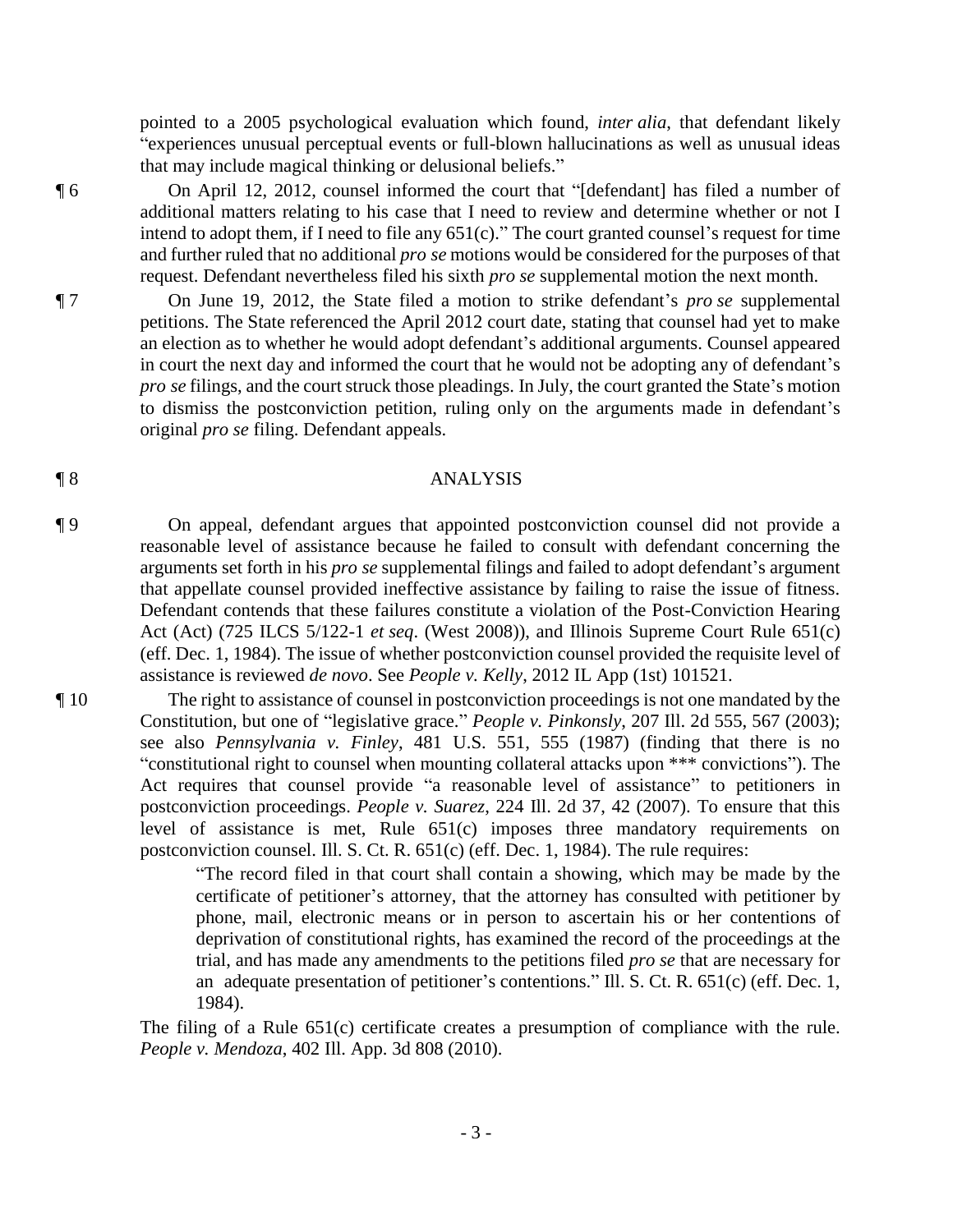$\P$ 11 In the present case, appointed counsel properly filed a Rule 651(c) certificate in June of 2010. Defendant does not contend that counsel, at that point in time, had not satisfied the requirements of Rule 651(c). Instead he argues, essentially, that his subsequent *pro se* filings required counsel to once again satisfy the mandates of Rule 651(c), this time with respect to the newly raised claims. Defendant contends that because the record demonstrates that appointed counsel did not fulfill the requirements with respect to these new claims, the presumption of compliance created by the Rule 651(c) certificate is rebutted.

¶ 12 Rule 651(c) requires that appointed counsel in postconviction proceedings consult with the petitioner in order "to ascertain *his [or her] contentions* of deprivations of constitutional rights" and then make "an adequate presentation of *petitioner's contentions*." (Emphases added.) Ill. S. Ct. R. 651(c) (eff. Dec. 1, 1984). By its plain language, the rule is limited to claims raised by the petitioner. *People v. Davis*, 156 Ill. 2d 149 (1993). Appointed counsel is under no duty to "explor[e], investigat[e] and formulat[e] \*\*\* potential claims." *Id.* at 163.

¶ 13 This limitation of the Rule 651(c) duties to the petitioner's claim is not a mere matter of form; it is grounded in the postconviction procedures themselves. Under the Act, when a *pro se* petition for postconviction relief is filed, the court must dismiss the petition if it is frivolous or patently without merit. 725 ILCS 5/122-2.1(a)(2) (West 2008). This is known as stage one of postconviction proceedings. If the court determines that a petition is not frivolous or patently without merit, the case proceeds to stage two, at which point the petition is docketed and counsel may be appointed to indigent defendants. 725 ILCS 5/122-2.1(b), 122-4 (West 2008). As our supreme court explained in *Davis*, 156 Ill. 2d 149, this distinction between stage one and stage two–and the fact that counsel is not provided until the second stage–is of critical importance:

> "Post-conviction counsel is only required to investigate and properly present the *petitioner's* claims. Had the legislature intended otherwise, it would, logically, have provided for the appointment of counsel prior to the filing of the original petition. Counsel's responsibility is to adequately present those claims which the *petitioner* raises." (Emphases in original.) *Id.* at 164.

¶ 14 Defendant's actions in the present case demonstrate why the "petitioner's claims" contemplated by Illinois Supreme Court Rule 651(c) (eff. Dec. 1, 1984), must be limited to those in the original *pro se* petition. The arguments raised by defendant in his original prose petition were deemed by the court to be nonfrivolous and worthy of appointed counsel's resources. See *People v. Porter*, 141 Ill. App. 3d 208, 216 (1986) ("[S]ection 122-2.1 of the Code [of Criminal Procedure of 1963], allowing a court to dismiss frivolous post-conviction petitions without the appointment of counsel to the petitioners, is rationally related to the legitimate State interest of conserving the resources of appointed counsel for those petitioners who present some evidence of a substantial constitutional infringement."). No such determination had been made regarding any of the new claims introduced by defendant's supplemental petitions. To hold that the newly raised issues deserved assistance of counsel, and thus that the requirements of Rule 651(c) applied to those issues, would be to allow defendant to make an end run around stage-one proceedings with respect to those claims.

¶ 15 Defendant's subsequently raised issues also cannot be said to relate back to his initial *pro se* petition simply because they were characterized as supplements or amendments to that petition. At the time that each of defendant's six *pro se* supplemental petitions was filed, he was represented by appointed counsel. "A trial court has no responsibility to entertain a